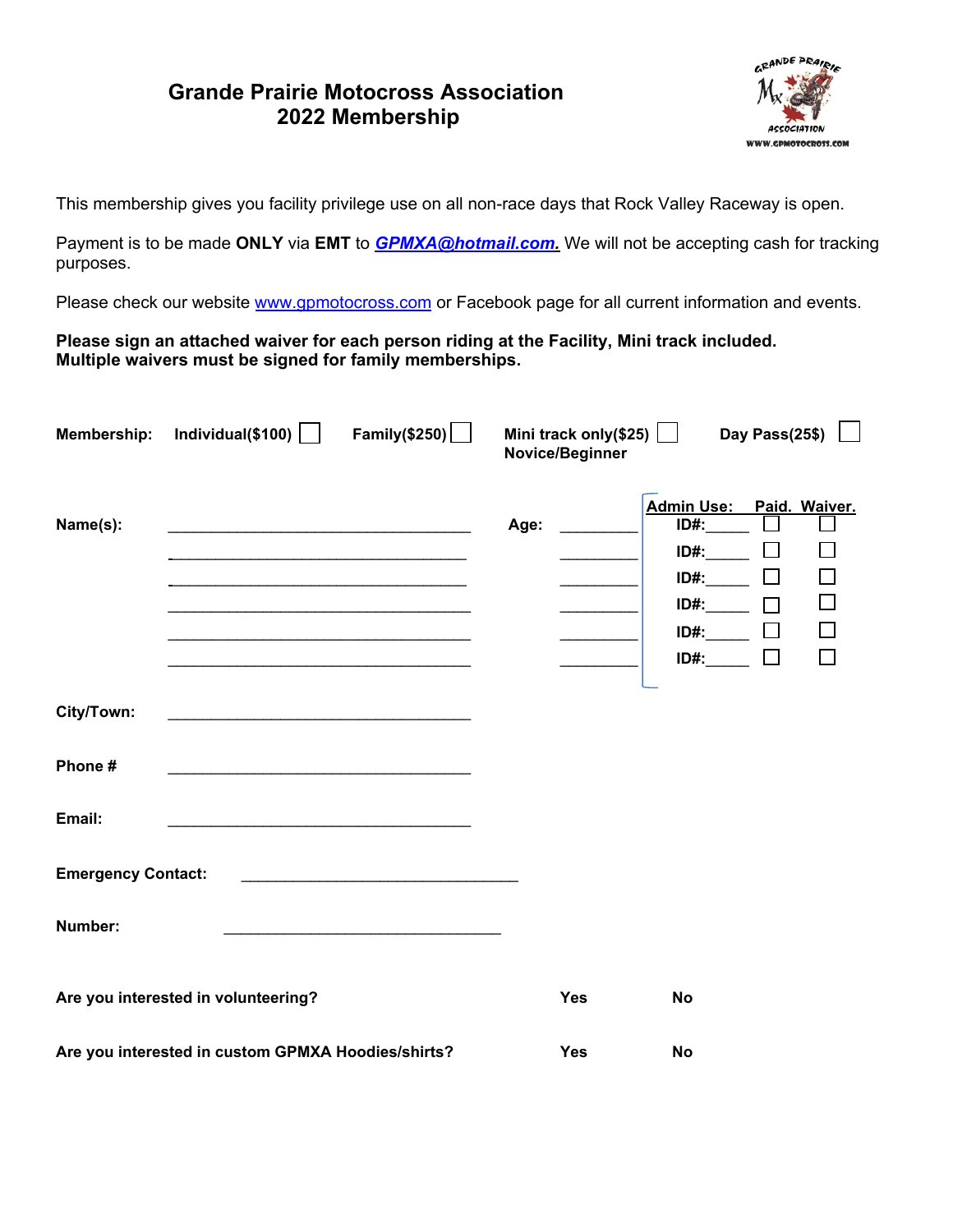## **GRANDE PRAIRIE MOTOCROSS ASSOCIATION WAIVER OF LIABILITY AND INDEMNITY AGREEMENT**



I am aware that there is no insurance to use or practice at the Grande Prairie Motocross Association site. To use this site I accept the risk involved. In consideration of the acceptance of these events or of my being permitted to take part in these events, I, on behalf of myself, the entrant(s), and the owner(s), their respective heirs, executors, administrators, successors, and assignees, agree at all times to release, defend, save harmless and keep indemnified the Grande Prairie Motocross Association's suites, whether groundless or otherwise, and from all liabilities, losses, damages, cost, charges, counsel fees, and any other expenses of any nature and character incurred by said bodies, their agents, officials, servants, representative of affiliates, in respect of death, injury, loss of or damage to my person or property, or to any and all persons and property howsoever caused arising out of or in connection with my taking part in these events and notwithstanding that the same may have been contributed to or occasioned by the negligence of the said bodies, their agents, officials, servants, representatives or affiliates. The undersigned has read and voluntarily signed the release and waiver of liability and indemnity agreement, and further agrees that no oral presentations, statements or inducements apart from the foregoing written agreement have been made. I have read this release.

 $\overline{\phantom{a}}$  , and the contract of the contract of the contract of the contract of the contract of the contract of the contract of the contract of the contract of the contract of the contract of the contract of the contrac (Name of Rider) (Birthdate)

 $\overline{\phantom{a}}$  , and the contract of the contract of the contract of the contract of the contract of the contract of the contract of the contract of the contract of the contract of the contract of the contract of the contrac (Signature of Rider Over 18) (Date)

If signatory is under 18 years of age, parent or guardian's signature is required and the parent/guardian both on behalf of the child personally adopt in full the covenants of indemnity and waiver of liability detailed above.

\_\_\_\_\_\_\_\_\_\_\_\_\_\_\_\_\_\_\_\_\_\_\_\_\_\_\_\_\_\_\_\_\_\_ \_\_\_\_\_\_\_\_\_\_\_\_\_\_\_\_\_\_\_\_\_\_ (Signature of Parent or Legal Guardian) (Date)